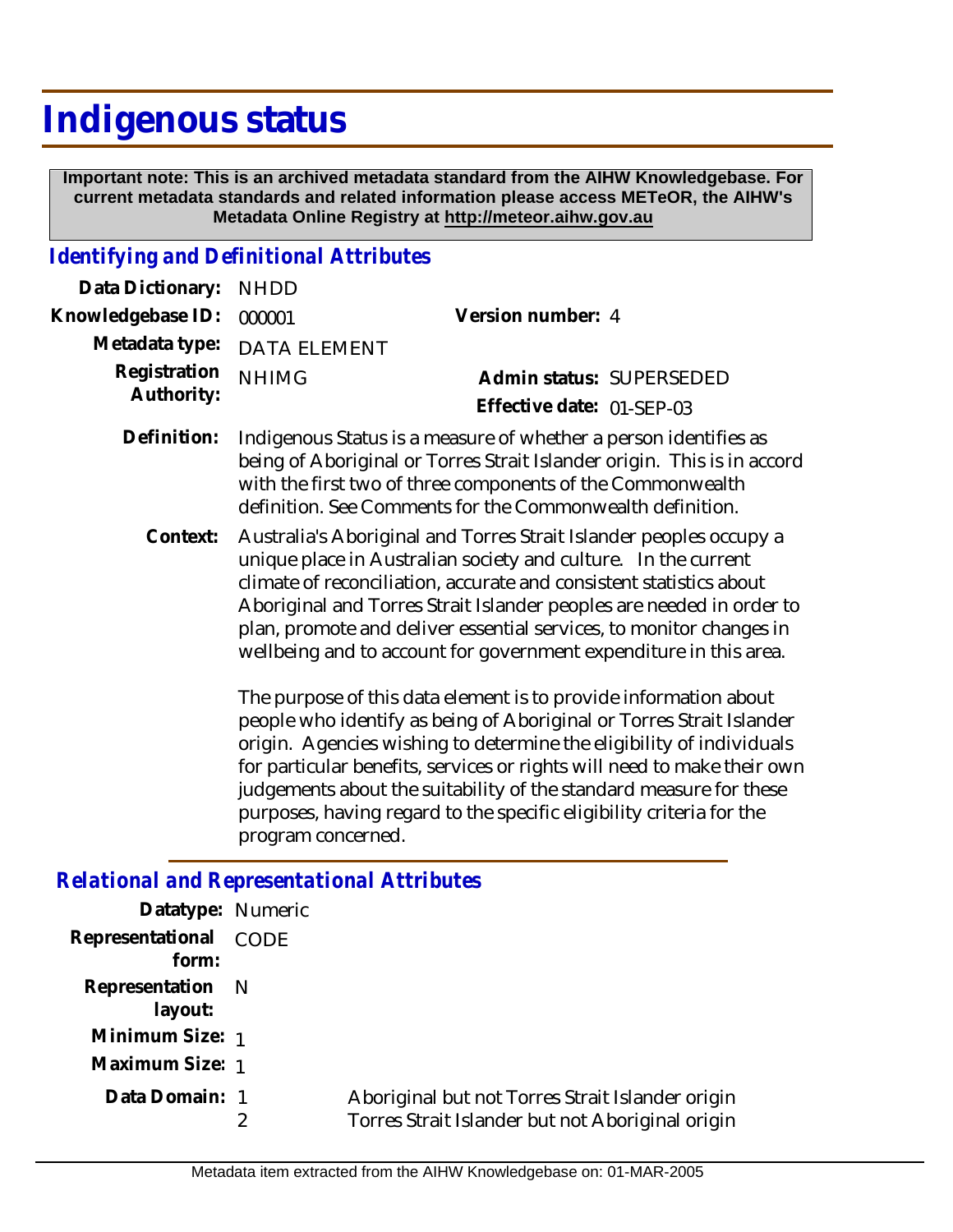|   | Both Aboriginal and Torres Strait Islander origin                                                              |
|---|----------------------------------------------------------------------------------------------------------------|
| 4 | Neither Aboriginal nor Torres Strait Islander origin                                                           |
|   | Alberta Leither all 29 annual annual annual an Indian an Alberta an Indian annual an Indian annual annual annu |

9 Not stated/inadequately described

Guide For Use: This data element is based on the ABS Standard for Indigenous Status. For detailed advice on its use and application please refer to the ABS Website as indicated below under source document.

> The classification for 'Indigenous status' has a hierarchical structure comprising two levels. There are four categories at the detailed level of the classification which are grouped into two categories at the broad level. There is one supplementary category for 'not stated' responses. The classification is as follows:

Indigenous:

-Aboriginal but not Torres Strait Islander Origin -Torres Strait Islander but not Aboriginal Origin -Both Aboriginal and Torres Strait Islander Origin

Non-indigenous: -Neither Aboriginal nor Torres Strait Islander Origin

Not stated/ inadequately described:

This category is not to be available as a valid answer to the questions but is intended for use:

-primarily when importing data from other data collections that do not contain mappable data;

-where an answer was refused;

-where the question was not able to be asked prior to completion of assistance because the client was unable to communicate or a person who knows the client was not available.

Only in the last two situations may the tick boxes on the questionnaire be left blank.

Collection Methods: The standard question for Indigenous Status is as follows:

[Are you] [Is the person] [Is (name)] of Aboriginal or Torres Strait Islander origin?

(For persons of both Aboriginal and Torres Strait Islander origin, mark both 'Yes' boxes.)

 No. . . . . . . . . . . . . . . . . . . . . . . . \_\_\_ Yes, Aboriginal . . . . . . . . . . . \_\_\_ Yes, Torres Strait Islander. \_\_\_

This question is recommended for self-enumerated or interview-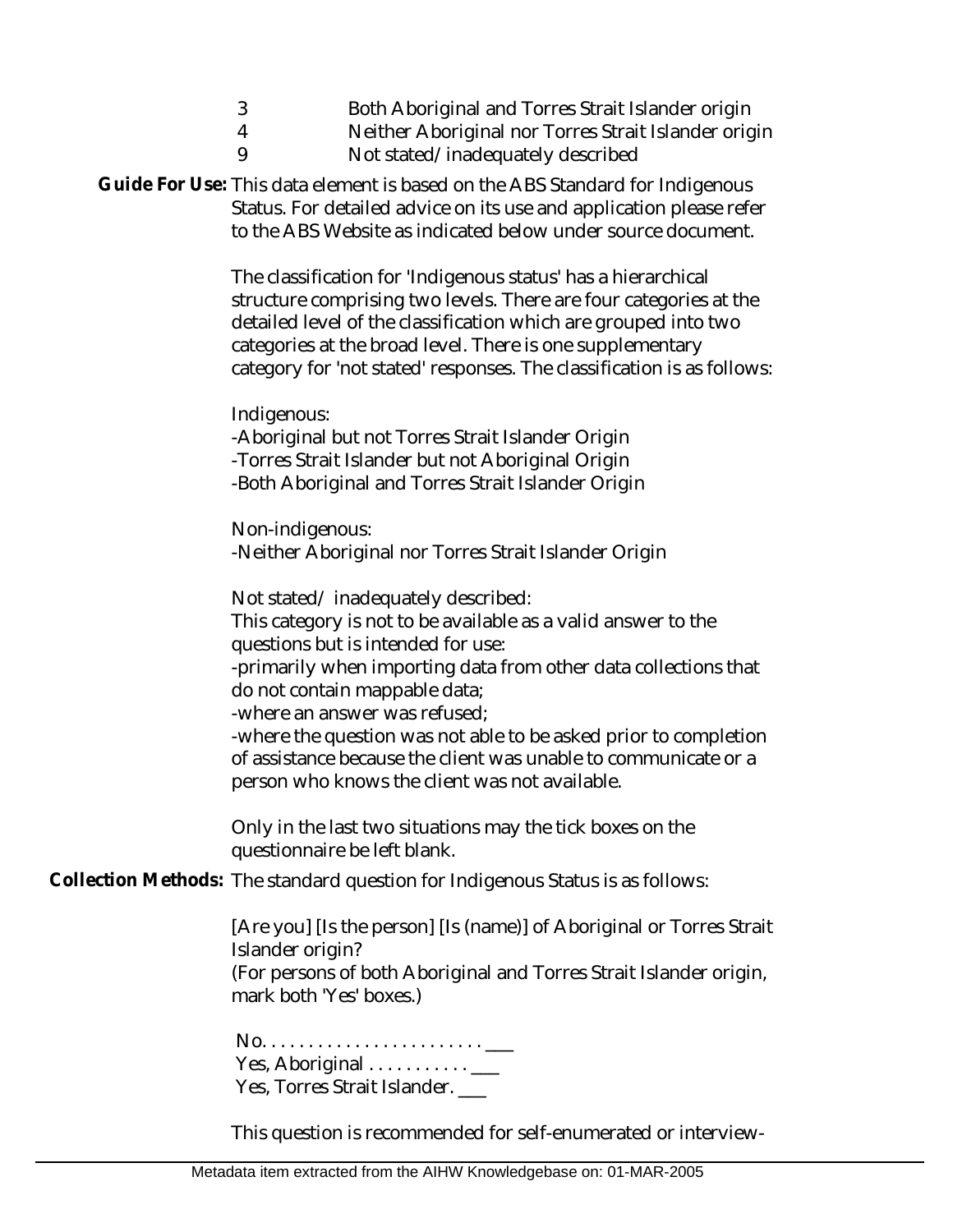based collections. It can also be used in circumstances where a close relative, friend, or another member of the household is answering on behalf of the subject.

When someone is not present, the person answering for them should be in a position to do so, i.e. this person must know the person about whom the question is being asked well and feel confident to provide accurate information about them. However, it is strongly recommended that this question be asked directly wherever possible.

This question must always be asked regardless of data collectors' perceptions based on appearance or other factors.

The Indigenous Status question allows for more than one response. The procedure for coding multiple responses is as follows:

If the respondent marks 'No' and either 'Aboriginal' or 'Torres Strait Islander', then the response should be coded to either Aboriginal or Torres Strait Islander as indicated (i.e. disregard the 'No' response).

If the respondent marks both the 'Aboriginal' and 'Torres Strait Islander' boxes, then their response should be coded to 'Both Aboriginal and Torres Strait Islander Origin'.

If the respondent marks all three boxes ('No', 'Aboriginal' and 'Torres Strait Islander'), then the response should be coded to 'Both Aboriginal and Torres Strait Islander Origin' (i.e. disregard the 'No' response).

This approach may be problematical in some data collections, for example when data are collected by interview or using screenbased data capture systems. An additional response category: Yes, both Aboriginal and Torres Strait Islander..\_\_ may be included if this better suits the data collection practices of the agency concerned.

Related metadata: supersedes previous data element Indigenous status version 3 has been superseded by Int. NCSDD & NHDD Indigenous status version 5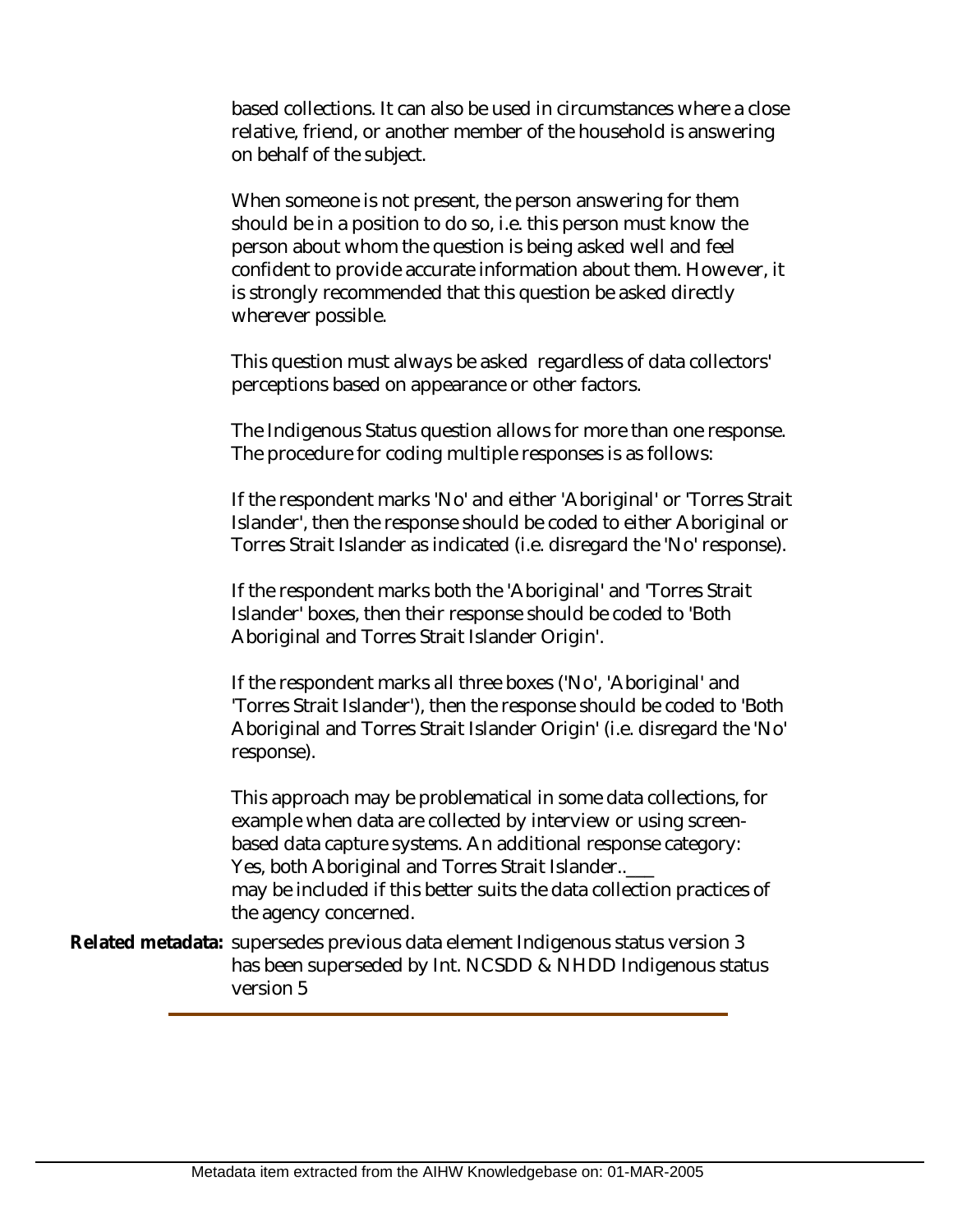## *Administrative Attributes*

Source Document: Available on the ABS Website. From the ABS Home page (www.abs.gov.au) select: About Statistics/About Statistical Collections (Concepts & Classifications) /Other ABS Statistical Standards/Standards for Social Labour and Demographic Variables/Cultural Diversity Variables/Indigenous Status.

**Source Organisation:** Australian Bureau of Statistics

Comments: The following definition, commonly known as 'The Commonwealth Definition' was given in a High Court judgement in the case of Commonwealth v Tasmania (1983) 46 ALR 625.

> 'An Aboriginal or Torres Strait Islander is a person of Aboriginal or Torres Strait Islander descent who identifies as an Aboriginal or Torres Strait Islander and is accepted as such by the community in which he or she lives'.

There are three components to the Commonwealth definition: - descent

- self-identification; and
- community acceptance.

In practice, it is not feasible to collect information on the community acceptance part of this definition in general purpose statistical and administrative collections and therefore standard questions on Indigenous Status relate to descent and selfidentification only.

## *Data Element Links*

#### *Information Model Entities linked to this Data Element*

NHIM Demographic characteristic

*Data Agreements which include this Data Element*

| NMDS - Admitted patient care                             | From 01-Jul-03 to 30-Jun-04 |
|----------------------------------------------------------|-----------------------------|
| NMDS - Admitted patient mental health<br>care            | From 01-Jul-03 to 30-Jun-04 |
| <b>NMDS</b> - Perinatal                                  | From 01-Jul-03 to 30-Jun-04 |
| NMDS - Community mental health care                      | From 01-Jul-03 to 30-Jun-04 |
| NMDS - Admitted patient palliative care                  | From 01-Jul-03 to 30-Jun-04 |
| NMDS - Alcohol and other drug treatment<br>services      | From 01-Jul-03 to 30-Jun-04 |
| NMDS - Non-admitted patient emergency<br>department care | From 01-Jul-03 to 30-Jun-04 |